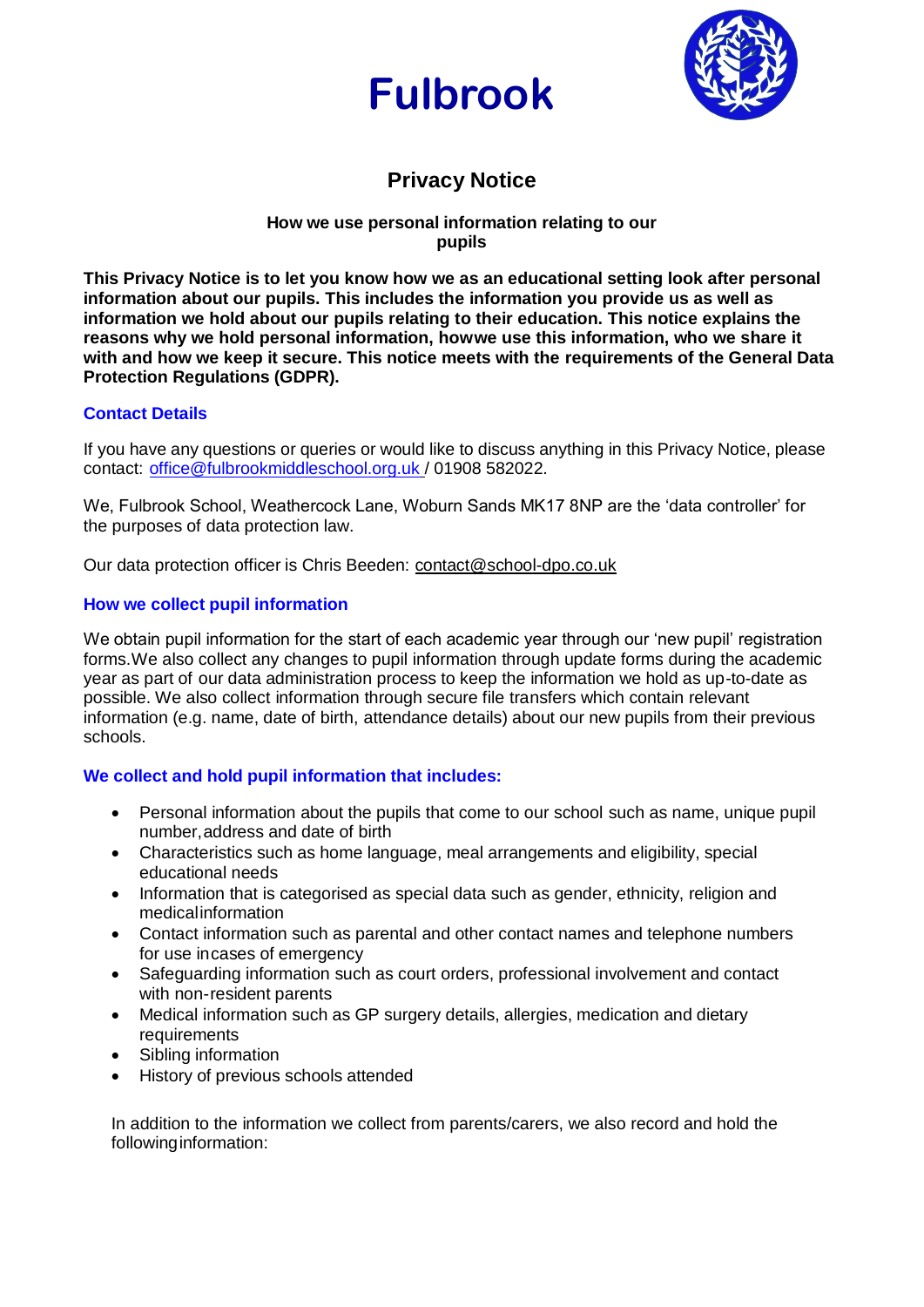- Attendance information such as sessions attended, number of absences and absence reasons
- Assessment information recorded at various assessment capture points during the academic year aswell as end of year attainment information such as Phonics outcomes and Key Stage 1 results
- Behaviour information and where relevant, lunch time, fixed and permanent exclusions and anyrelevant alternative provision
- Video and audio recordings of lessons
- CCTV recording throughout the school

#### **Why we collect and use this information**

We use the pupil data to:

- support pupil learning
- safeguard pupils in our care
- record attendance
- monitor and report on pupil attainment and progress
- keep children safe whilst in our care
- provide appropriate pastoral care
- assess the quality of our services
- comply with the law regarding data returns and sharing
- provide any additional support

We use parent/carer contact information to:

- email parent/carers for purpose of notification of school events, share pupil school work and variousreports relating to the pupil's life at the school
- telephone parents/carers in cases of emergency or other matters relating to the safety of the childWe use video and audio recordings of lessons to:
- analyse and develop teaching standards
- we use CCTV recordings to:
	- safeguard pupils and staff
	- ensure site security

#### **The lawful basis on which we hold and use this information**

We collect and use pupil information under the legal basis of **public interest** as an educational setting/schoolwith the delegated task of educating and safeguarding the children in our care and under a **legal obligation** which necessitates our school making statutory data returns to the Department for Education (DfE) and the our Local Authority *[as described in Article 6, GDPR)*.

Our school is obliged to make statutory pupil census returns and hold attendance information under thefollowing legislation:

Education Act 1996 – Section 434 (1),(3), (4) & (6) and Section 458 (4) & (5) Education (Pupil Registration) (England) (Amendment) Regulations 2013 Department of Education Advice on Attendance (Nov 2016)

The special categories of data have been collected through explicit consent from the data subject in supportof the specific purposes for which the data is being used in the education and safeguarding of pupils in our care *[Article 9, GDPR].*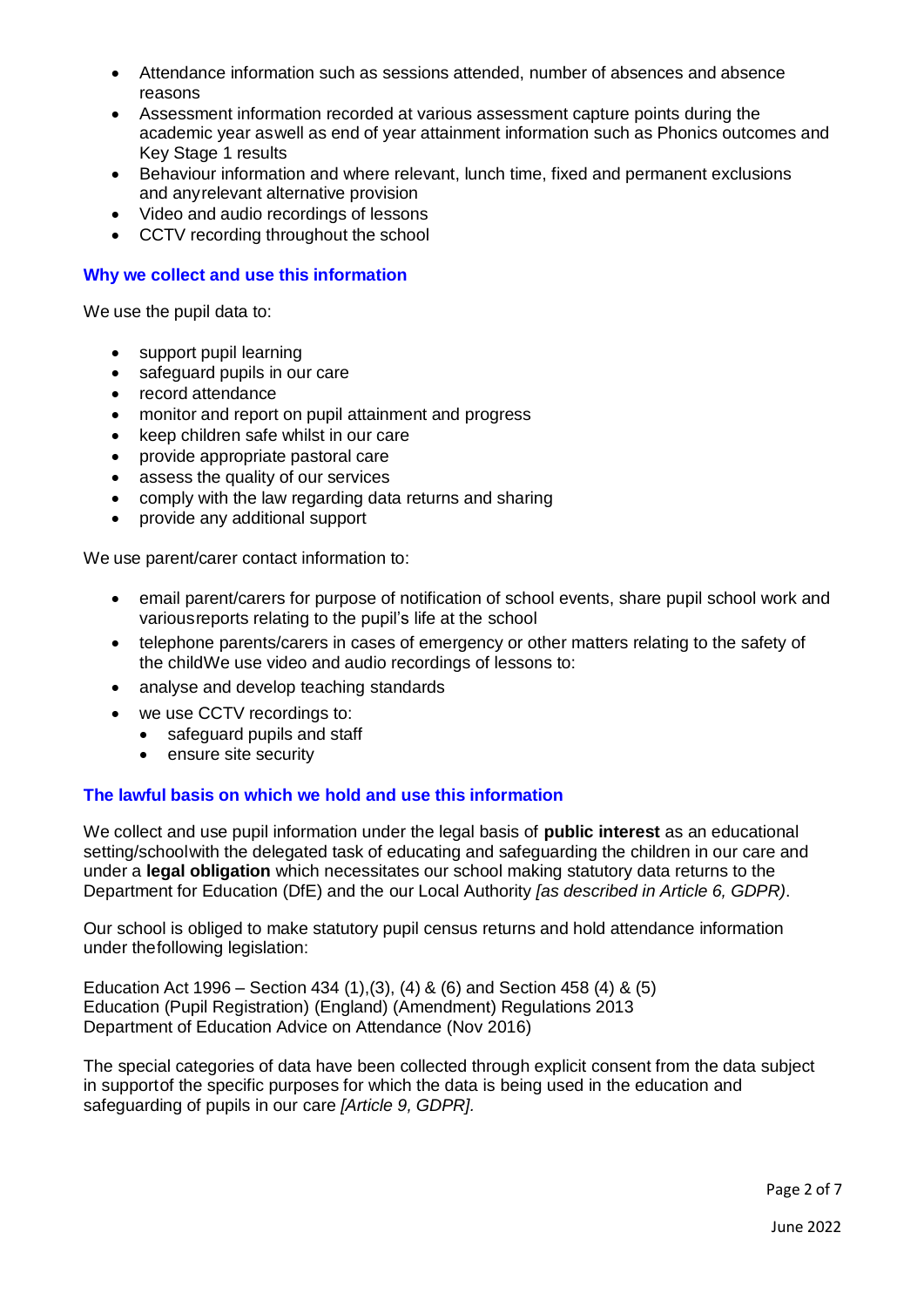To find out more about the data collection requirements placed on us by the Department for Education (forexample; via the school census) go to [https://www.gov.uk/education/data-collection](https://www.gov.uk/education/data-collection-and-censuses-for-schools)[and-censuses-for-](https://www.gov.uk/education/data-collection-and-censuses-for-schools) [schools.](https://www.gov.uk/education/data-collection-and-censuses-for-schools)

Whilst the majority of pupil information you provide to us is mandatory (for reasons described above), theremay be some information which we ask you for which is not mandatory but provided on a voluntary basis.

In some cases, we will ask you for information on the legal basis of **legitimate interest** where the information is required to support an educational or safeguarding function (e.g. a parent/carer email addressor mobile contact number so that we can contact the parent/carer in an emergency or reasons involving the safety of the child).

The data we collect relating to medical health information is necessary to protect the **vital interests** of thechild so that we can ensure a child's medical needs are properly addressed and catered for.

As a Parent/carer, you cannot decline a data collection but you have right to decline providing informationfor self-declared data items by selecting the 'Refused' option e.g. ethnicity. There are certain personal data items (e.g. photographs) which we collect on the legal basis of legitimate interest. We will ask you for your explicit consent about how these data items can be used if the purpose extends beyond holding the data within our main management information system (e.g. photograph on our school's website). As a parent/carer you can change your decision to grant or withdraw consent at any time.

If at any point in the future, we seek to use any previously collected information for another purpose or usethe information in new software, we will ask for your explicit consent to do so.

### **Who we share pupil information with**

We routinely share pupil information with:

- the school that a pupil attends after leaving us
- our local authority
- the Department for Education (DfE)

We also provide certain pupil data with other parties that provide a service for our school:

- School Nurse and other
- Peripatetic music teacher
- Central Bedfordshire Youth Support Service (YSS). The Youth Support Service provides advice, guidance and support to assist young people in helping them to achieve their potential and realisebenefits from education, learning and employment.
- Management information system
- On line learning tools
- Payment systems
- Catering systems
- Suppliers and service providers (including online system suppliers) to enable them to provide theservice we have contracted them for
- Health authorities
- Sports fixtures
- Text messaging software which uses the contact names and telephone numbers used to notifyparents/carers of certain events and important notices
- Online payments system which uses our pupil names and classes to link to parent users for thepurpose of enabling payments for meals etc.
- Library system which uses pupil names and classes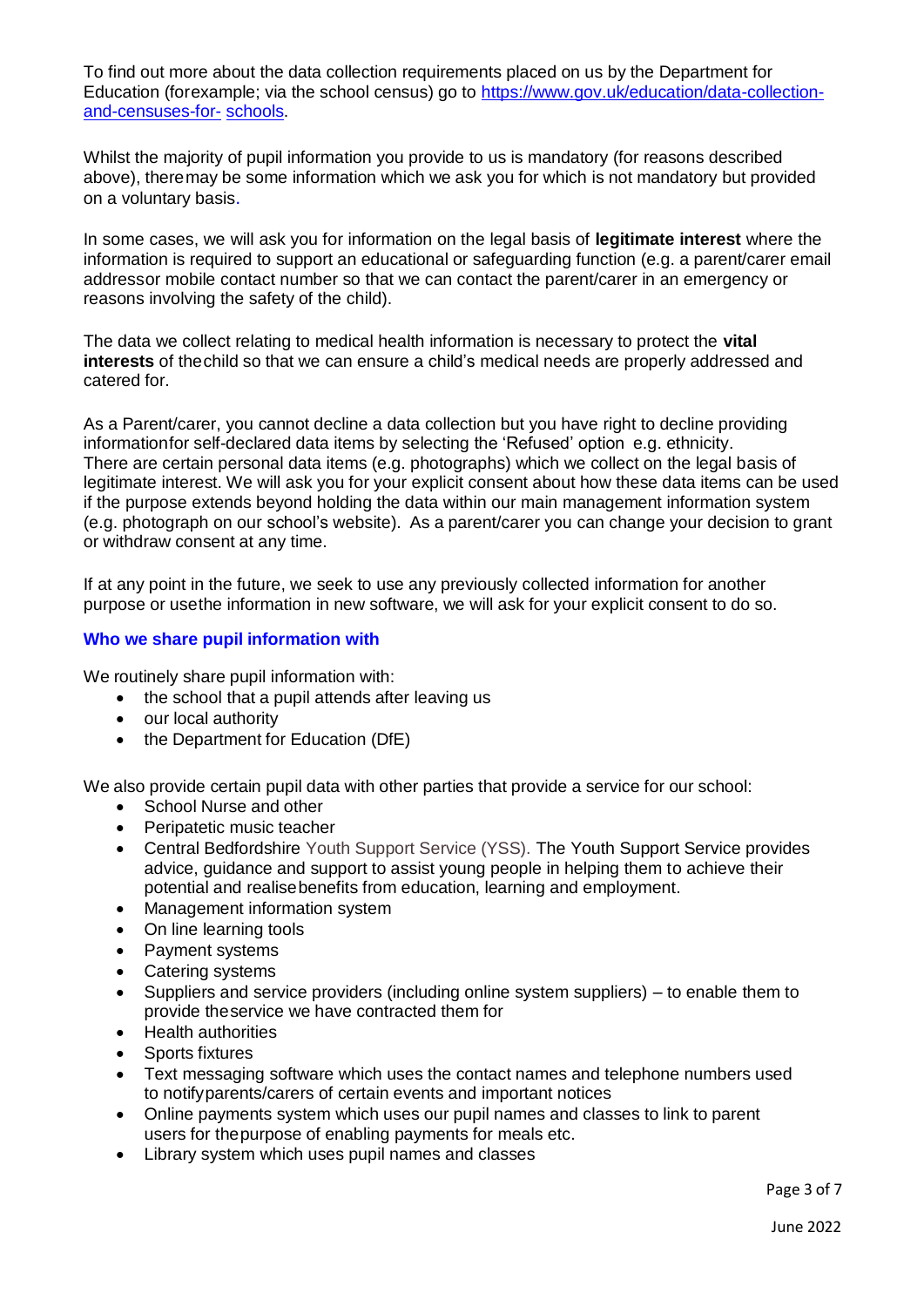• Lesson recordings

We actively ensure that all of the third party software organisations we share data with comply with the General Data Protection Regulations through their Privacy Notices and Data Sharing Agreements that theyshare with us.

### **Why we share pupil information with external parties**

We do not share information about our pupils with anyone without consent unless the legal basis for holdingand sharing the data allow us to do so.

We share pupil data with the Department for Education (DfE) and the Local Authority on a statutory basisthrough data collections such as the school census under the following statutes: Section 573A of the

Education Act 1996Education Act 1996 s29(3) Education (School Performance Information)(England) Regulations 2007Regulations 5 & 8 School Information (England) Regulations 2008 Education (Pupil Registration) (England) (Amendment) Regulations 2013

Further information about the data collection requirements placed on our school by the DfE through theschool census can be found at [https://www.gov.uk/education/data-collection-and-censuses-for](https://www.gov.uk/education/data-collection-and-censuses-for-schools)[schools](https://www.gov.uk/education/data-collection-and-censuses-for-schools)

The data shared with the DfE and the local Authority is **for the purpose of**:

- determining school funding which is calculated based upon the numbers of children and theircharacteristics in our school
- informing the monitoring of 'short term' education policy such as Pupil Progress measures
- supporting the 'longer term' research and monitoring of educational policy

Most of the pupil data we share with the DfE is held within their **National Pupil Database** (NPD*). Please referto the last page of this Privacy Notice for more information about the NPD and their basis for sharing data with third parties.*

#### **How we keep personal data secure**

We fully adhere to our Data Protection policies which outline our procedures and processes for accessing, handling and storing data safely in accordance with all the GDPR principles. These policies are regularly reviewed and ratified by our governors. The following processes ensure that we comply with data protectionlegislation in how we manage the protection of personal data:

- Our networks, file systems and server operating systems are secured through firewalls and spyware/ virus detection programs on our servers to prevent unauthorised access to our data
- Data held in a physical location within the school is held securely and only accessible by staff withappropriate authorisation
- Access to data on systems is through individual passwords which are carefully managed andmonitored
- Any data that is removed from the school is minimised and encrypted
- Older data is safely removed from computers and other devices
- Data shared with the DfE and the Local Authority is shared through secure file transfer systems. Anydata shared with other legitimate third parties where there is a legal basis for sharing will only be shared through secure methods.

Page 4 of 7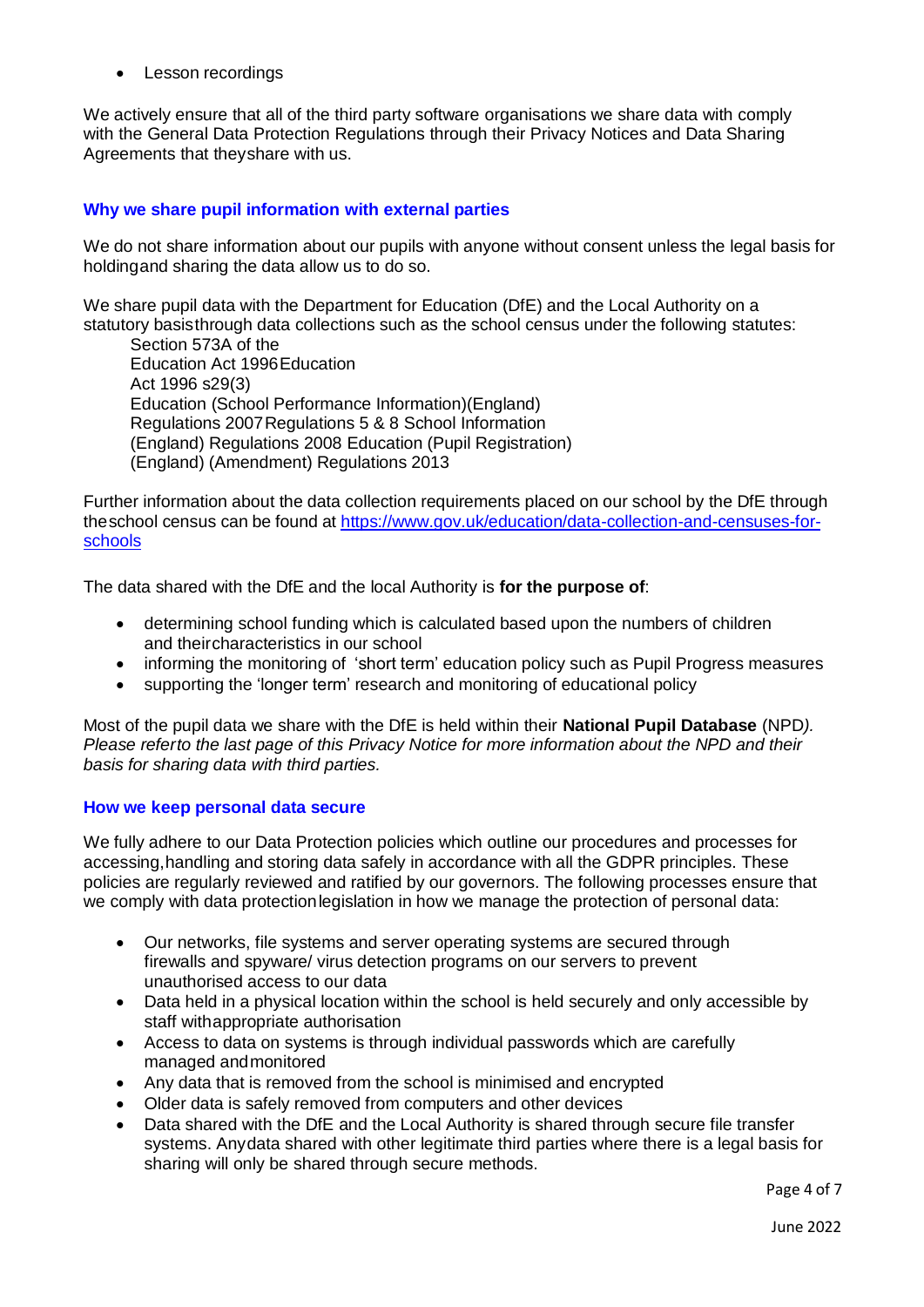- Data shared with third party software suppliers is controlled by the school. We will only deal withsuppliers who can demonstrate that they comply with the requirements of data protection legislation and not use personal data for any other purpose than the purpose for fulfilling the functions we have contracted with them (e.g. assessment).
- We ensure all staff receive regular training on data protection

We also adhere to our **Data Breach Procedure** in the event of a data breach. This procedure explains how our school responds to occurrences of known or reported data breaches. A copy of this procedure, is available within our [Data Protection Policy,](https://www.fulbrookmiddleschool.org.uk/_files/ugd/839f38_6b0e2359ce214f509e25a74070dee22a.pdf) appendix 1.

### **Requesting access to your personal data**

Under data protection regulations, you as the parent/carer and pupils (from age 13, you have the followingrights:

- Right to be informed
- Right to access to your child's or your personal information
- Right to have inaccurate personal data rectified, blocked, erased or destroyed in certaincircumstances
- Right to object to processing of personal data that is likely to cause, or is causing, damage or distress
- Right to restrict processing for the purpose of direct marketing
- Right to data portability
- Right to object to decisions being taken by automated means
- Right to claim compensation for damages caused by a breach of the Data Protection regulations

It should be noted that some of these rights will not apply in circumstances where allowing them would significantly reduce or prevent our ability to perform our duties as a school and safeguard the children in our care. You do have the right to request access to personal information about you and/or your child that we hold. To request access to your personal information or to your child's educational record, you can make a **Subject Access Request (SAR).**

Our school will follow procedures outlined in our [Subject Access Request Procedure](https://www.fulbrookmiddleschool.org.uk/_files/ugd/839f38_6b0e2359ce214f509e25a74070dee22a.pdf) available within our Data Protection Policy on our website, which follows the guidelines promoted by the data protection regulations.

Please note that whilst we aim to respond to requests within the required time period of one month, we may not be able to honour this time period if we receive requests just before or during school holidays. If thenature of the request is complex and/or the request falls within a holiday period, we will aim to reach a mutually agreed alternative time period.

#### **How long we keep personal information**

We hold pupil data for the period determined appropriate for the different types of data we hold. We will keep information for the minimum period necessary in accordance with DfE's data retention recommendations which take into account legal and safeguarding considerations linked to the types of dataheld. All information is held securely and will be destroyed as appropriate under secure and confidential conditions.

#### **Reporting concerns about our data protection processes**

If you have a concern about the way we are collecting or using your personal data, we request that you raise your concern with us in the first instance by contacting our Data Protection Officer (DPO) at [contact@school-dpo.co.uk](mailto:contact@school-dpo.co.uk) alternatively, you can contact the Information Commissioner's Office at <https://ico.org.uk/concerns/>

Page 5 of 7